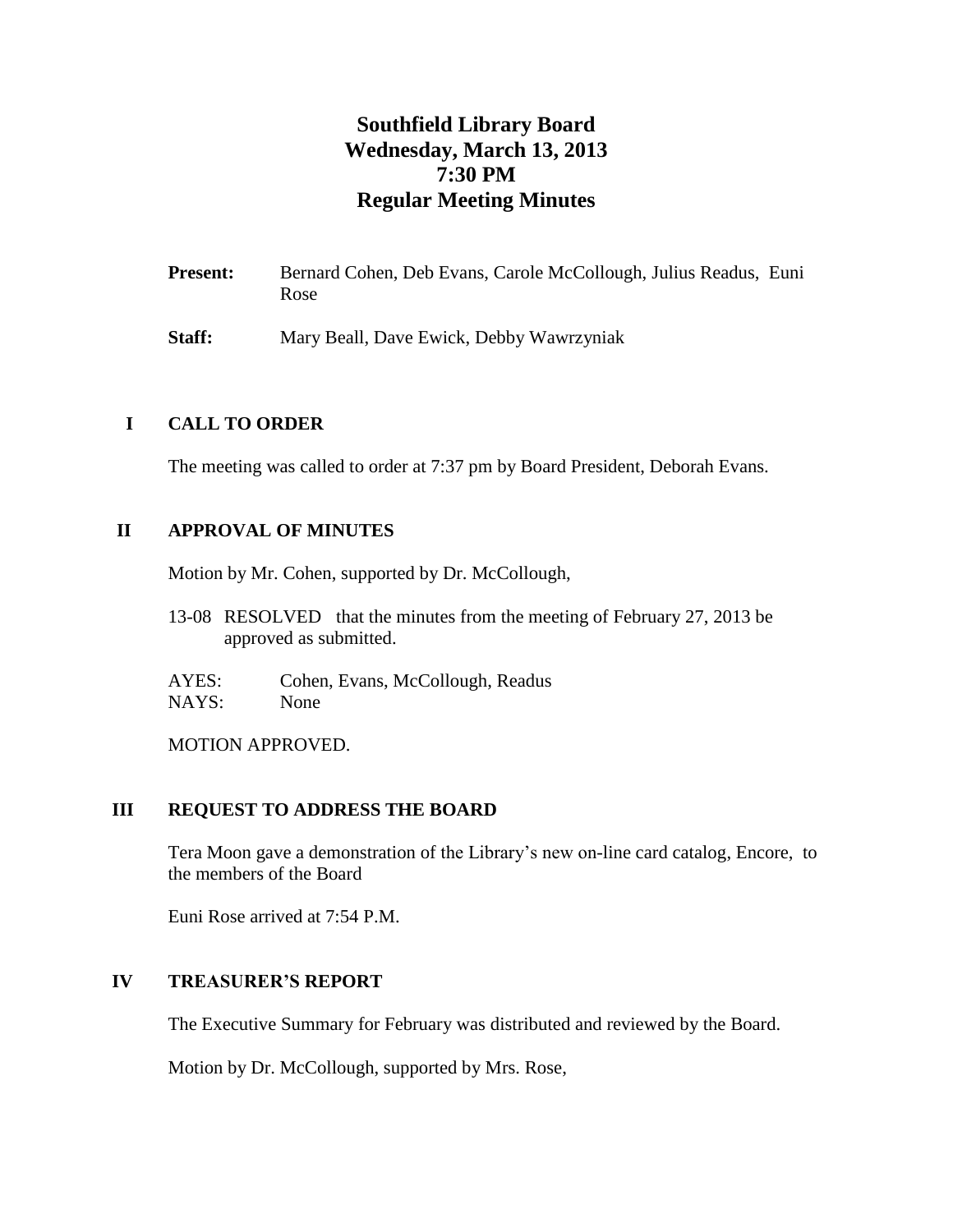13-09 RESOLVED that the Executive Summary for February, 2013 be accepted as submitted.

AYES: Cohen, Evans, McCollough, Readus Rose NAYS: None

MOTION APPROVED.

#### **V REPORTS**

- A. Junior Library Board: No report as Ms. Haynes is in Washington DC
- B. Deputy City Librarian
	- 1. Building Update: Ms. Beall reported on a few of the capital improvement issues that will need to be addressed over the next few years.

To facilitate these projects, Ms. Beall suggested earmarking some of the Library's balance funds for this purpose.

Ms. Beall further reported that the annual light inspection has been completed

2. Staff Update: Ms. Beall reported on upcoming training programs being made available to staff. One of these is on disability awareness being offered to all staff by the City of Southfield

# **VI OLD BUSINESS**

- A. Café Update As the Board requested at the last meeting, Mr. Ewick has contacted the Legal Department regarding this issue. It was decided that Mr. Ewick will schedule a meeting with Sue Ward and Mr. Cohen to discuss options available and the steps that need to be taken to ensure the objectives of the Board are met.
- B. Meeting Room Space: Mr. Ewick provided background on why he prepared information on these topics. This first is to look at ways to repurpose under-utilized spaces within the Library. The second is to focus on ways to enhance usage of the Meeting Room.

There was also discussion about creating additional small study rooms for one or two people. These rooms would be open at the top so individual ventilation systems would not be needed.

Mr. Ewick concluded that he felt these are "back-burner" items and do not require immediate action or attention.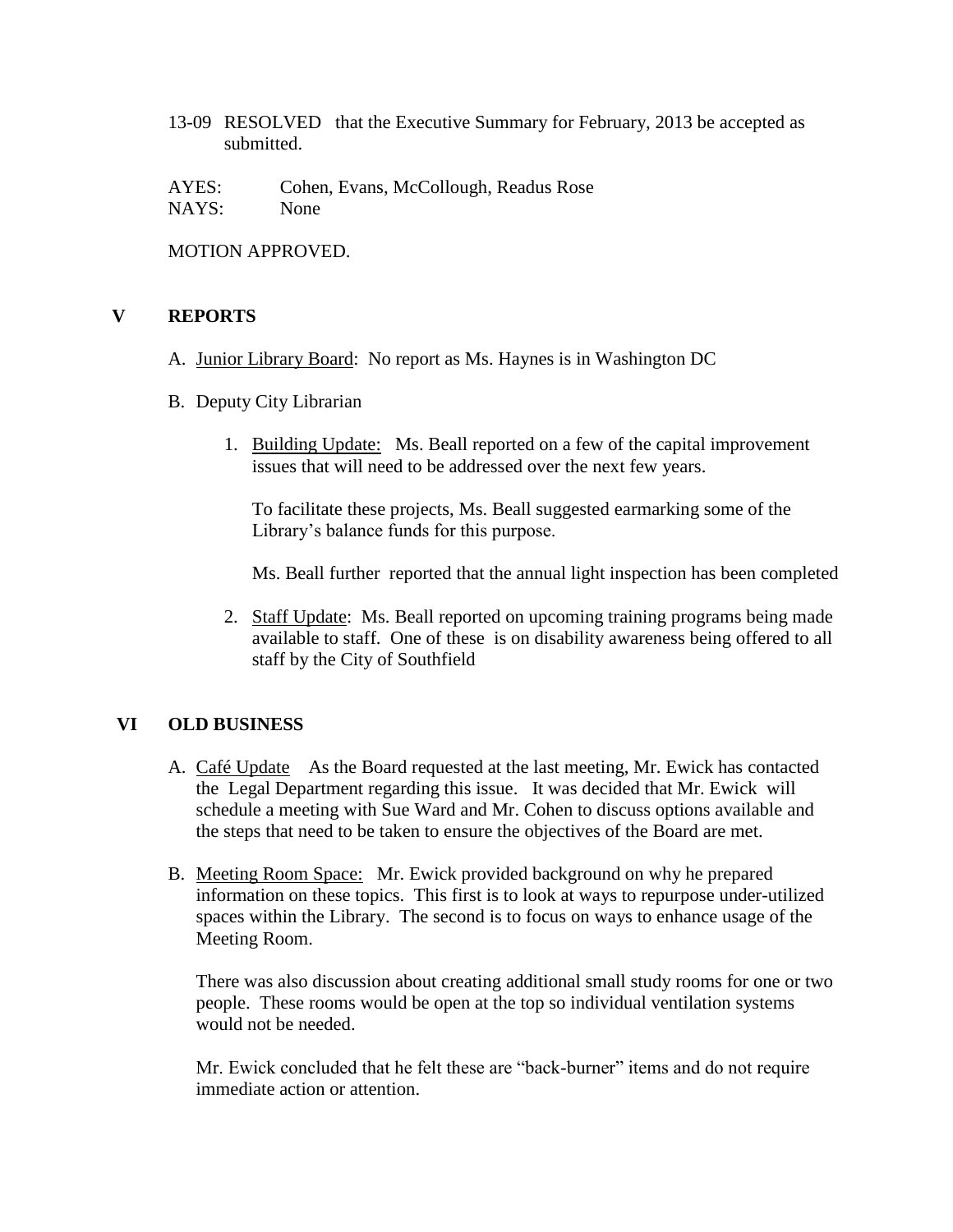Mr. Ewick reported on a previous request for "Gold Card" library cards. He noted that 50 can be purchased for \$113. It was agreed that these will be purchased and given to elected officials, Library Board members and Friends' Board members as part of the Library's  $10<sup>th</sup>$  anniversary celebration.

# **VII NEW BUSINESS**

A. Mrs. Rose has some ideas regarding Library revenue that she would like to share at the next meeting. The item will be placed on the agenda.

# **VIII ALL OTHER BUSINESS**

#### A. Programming:

- 1. Upcoming programming was reviewed with the Board.
- 2. Mr. Ewick reported on the Revolution Read kick-off which took place at the Southfield Pavilion this past week. Over 2,700 students participated in the event.
- B. Correspondence: None
- C. Other:
- 1. The Library will re-instate a half shift on Fridays from 1pm 5pm beginning on Friday, June  $7<sup>th</sup>$ .
- 2. Mr. Ewick spoke about the need for the SPL to join MLA. It is much more costly then it has been in the past, but membership is important for Mr. Ewick to remain upto-date on legislative action taking place on behalf of libraries.

#### **IX PUBLIC COMMENTS**

None

# **X ADJOURNMENT**

Motion by Mr. Cohen, supported by Dr. McCollough,

13-10 RESOLVED That the Library Board meeting for March 13, 2013 be adjourned.

AYES: Cohen, Evans, McCollough, Readus, Rose NAYS: None